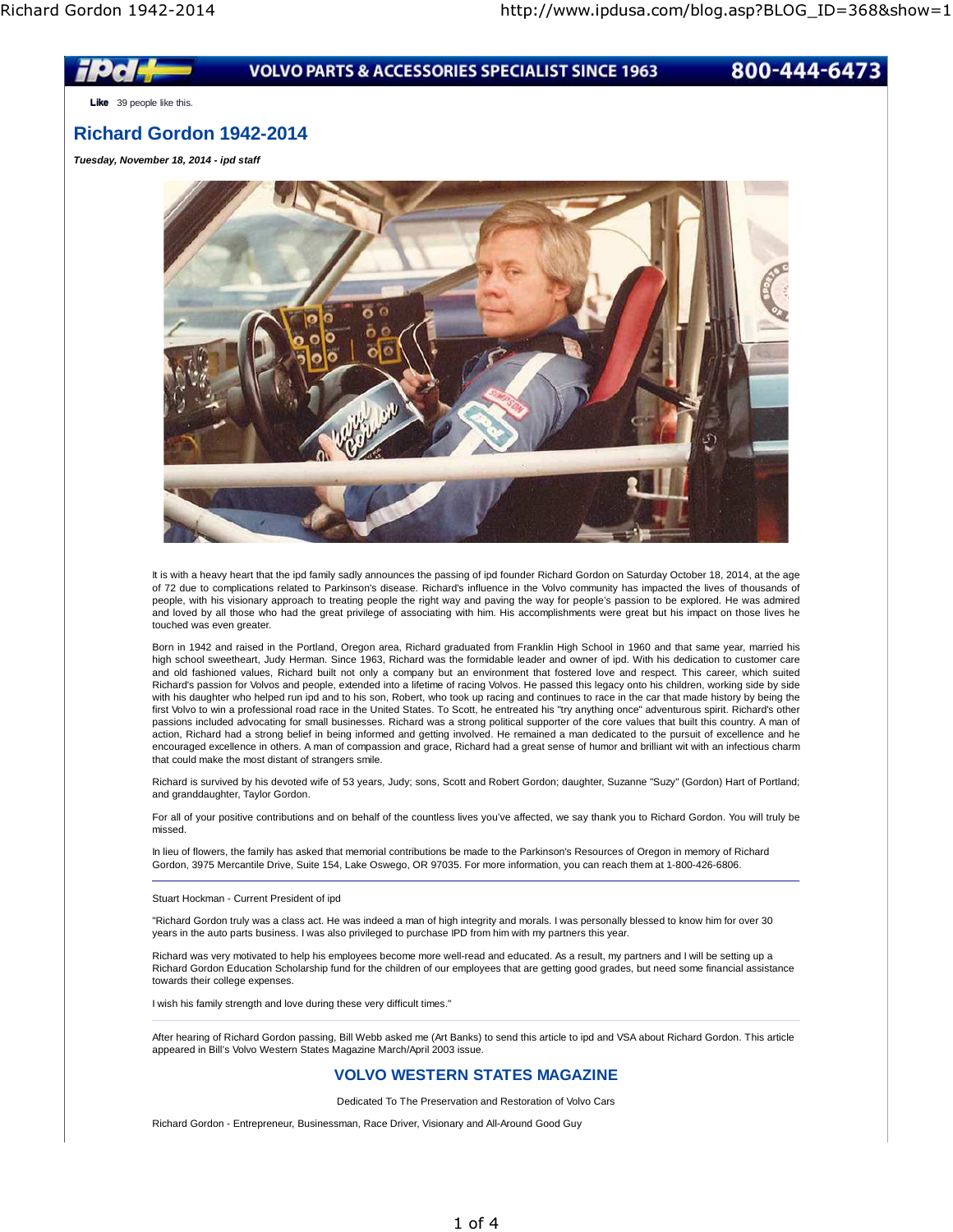Portland, Oregon-the location of 28th and Broadway won't mean much to many, but in December 1963, this is where Richard Gordon, along with Garry Small, opened the doors of ipd. There were no companies specializing in Volvo performance parts or racing equipment. Ipd started the ball rolling with sway bars, exhaust headers, springs, engines and other trick parts of their own design. The word soon spread as to the quality and durability of their products.

Richard bought his first Volvo, a 122 in 1967. This led him into auto crossing and he started beating the pants off of cars with racing histories, such as Alfa, BMW and Datsun. In 1968, Richard picked up another 122 from one of their customers that Garry Small had built which was equipped with a hot ipd two liter big-bore engine.

Over the next two years Richard won many awards with this car, including auto cross and Rose Cup races. Between 1970 and 1978, Richard added 12 SCCA titles and two regional championships. Racing was a proving ground of technology for the company.

In 1974, the car was sold and a new 142E took its place. The ipd prepared 142E went on to win numerous races and set track records, including the first professional road race ever for Volvo in North America, the IMSA Champion Spark Plug Challenge at Laguna Seca in 1982.

Richard and his folks at ipd started to receive their share of well-deserved attention. Road and Track magazine wrote an extensive piece on ipd's performance parts, which was also written up in Car and Driver.

Ipd employees are made up of honest, hard-working Volvo enthusiasts who offer their customers quality products, informative technical advise and how-to instructions. We salute Richard and the entire ipd organization for 40 years of dedicated to the Volvo community.

Bill Webb Contributing VSA Editor

We invite all those who feel inclined to share their thoughts and feelings for Richard to do so in the comment section of this blog or to submit your article to info@ipdusa.com.

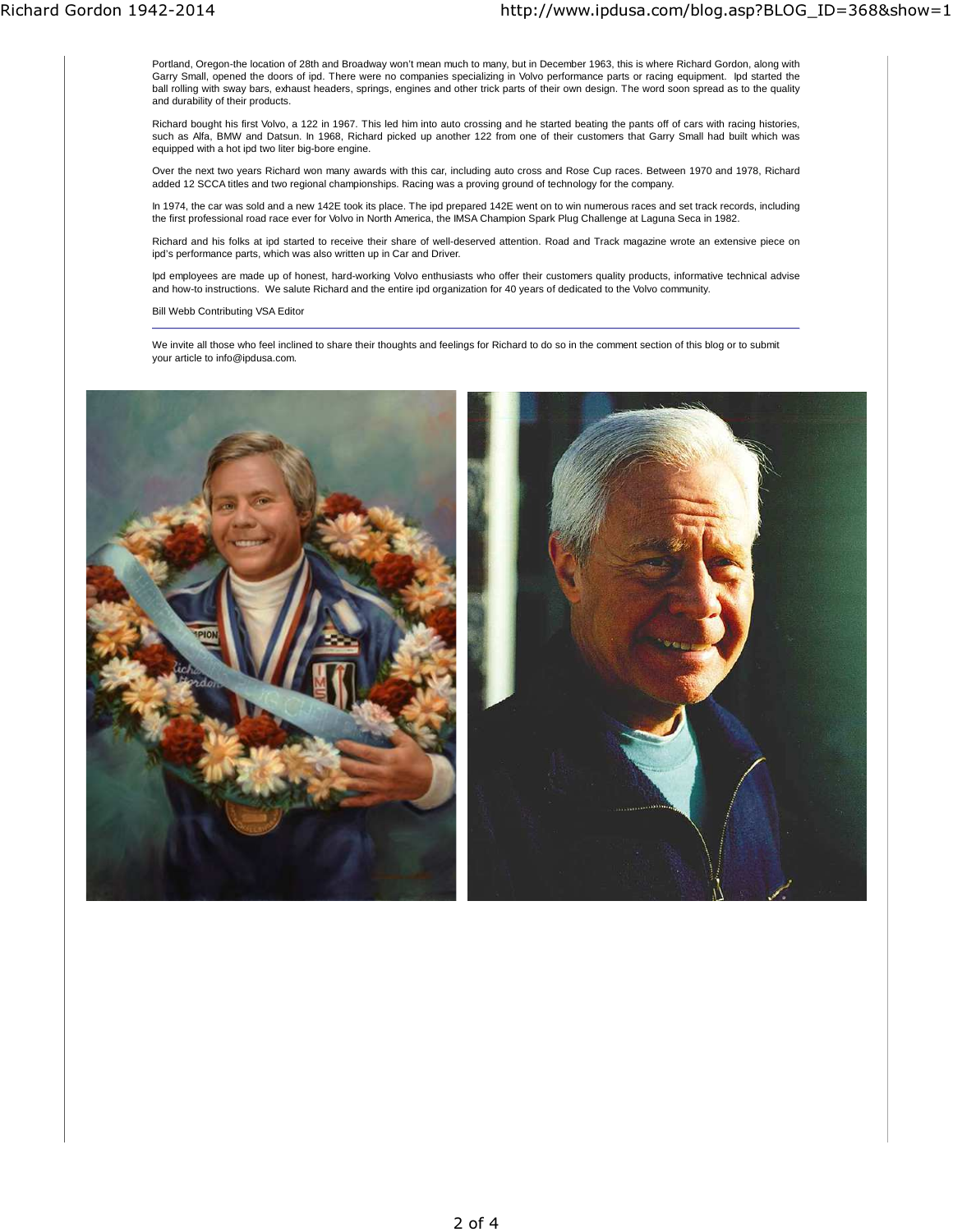

## **Community Comments**

### Tuesday, November 04, 2014 - CHRISTOPHER HENDRICKS

As a new owner of a 1997 Volvo 850 I have to say there is nothing more fulfilling, nothing more joyful than repairing and maintaining your own vehicle. It is specialty companies like IPD that make it all happen. Whether your a bloke in the UK or a street kid in America you're out there on the weekend spending your cash and working on your ride. It's in our blood, it's what we live for. When I order a seal, a light, a performance part from IPD and it comes in the mail I feel like a kid on Christmas morning. Richard made it all happen on such an elegant and grand scale with IPD. So the next time you turn over your Volvo give it some gas and rev it up for Richard Gordon just a<br>little. His spirit is in the throttle, it's in pist motoring lives on in your honor.

### Wednesday, November 05, 2014 - QUINTESSA HUEY

We have owned a lot of Volvos over the last 25 years and the parts we ordered through IPD always made our Volvos special. More importantly, even safer. Thank you for the great service, and the company and products you built Richard Gordon. Our condolences to your family and employees.

### Thursday, November 06, 2014 - MARIO GARDIN

Raced with Richard in the 70's and 80's with our 140 both in SCCA and IMSA, he helped us in so many ways with his experience and Volvo equipment, eg close ratio tranny, fiberglass body parts, and many more. Hallet, Riverside, Portland, Kent WA. Laguna, Portland, Sears Point, and Westwood BC. Lots of fine memories. Judy, Mollie and I express our condolences. Wish you and your family our best best." Volvo for life".

### Monday, November 10, 2014 - ROGER FRITCH

I have bought parts from IPD since 1969. I met Richard in person at their old store in 1971. They always had the parts you needed. I think Richard invented the words CUSTOMER SERVICE. He was a super nice person who will surly be missed RIP

#### Tuesday, November 18, 2014 - ROBERT C. WILSON

Quality in an organization comes from the top. IPD has always represented quality and fairness in my dealings with them. This undoubtedly came from Richard Gordon's business and personal philosophy. Gone before his time. Condolences to his family and many friends. Bob Wilson

### Tuesday, November 18, 2014 - JERRY HINES

Been an IPD regular since P2 Volvos, but have known Richard much longer. He ran our 1985 & 1986 Alcan 5000 Rally in a Rockwood motorhome with IPD suspension, and was delightful company plus a huge help to other teams be it mechanical help & advice, encouragement, or just hot microwave coffee & donuts on a cold afternoon. Business & family kept him from our later events, but Rich will long be remembered by the many he competed with. Here's an old related post, will make a better copy: www.alcan5000.com/JPG/86MHome2.jpg

## **Contribute to the Community!**